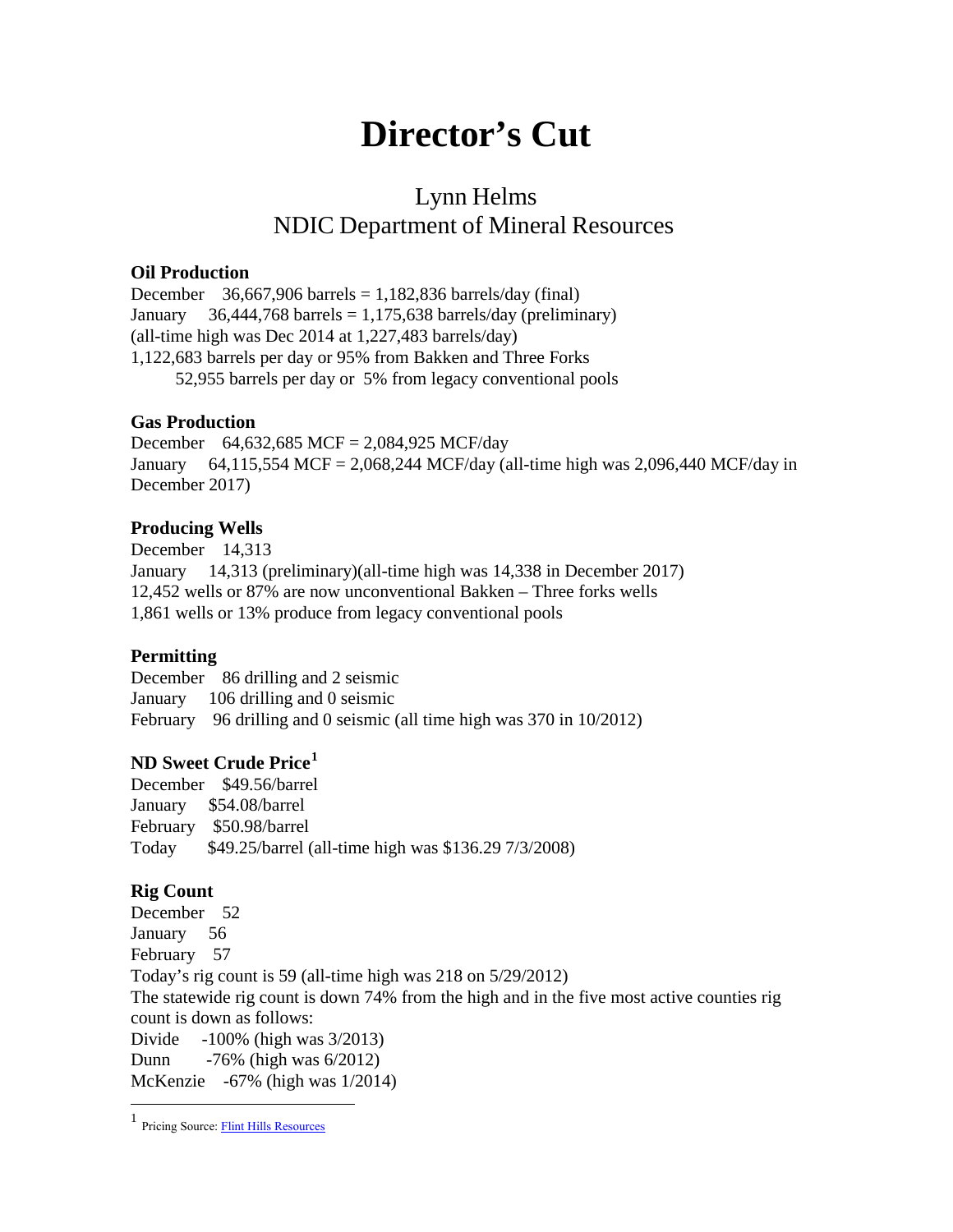Mountrail -71% (high was 6/2011) Williams -75% (high was  $10/2014$ )

#### **Comments:**

The drilling rig count was up four from December to January then increased one from January to February, and is currently up two from February to today. Operators have shifted from running the minimum number of rigs to incremental increases and decreases as WTI oil price moves between \$45 and \$60/barrel. If WTI drops below \$45/barrel for more than 30 days rig count is expected to drop. WTI has remained above \$55/barrel for more than 90 days so rig count is expected to continue increasing. Current operator plans are to add 5-10 rigs in the second and third quarters of 2018 depending on workforce and infrastructure constraints.

The number of well completions has become highly variable from 106(final) in December to 49 (preliminary) in January primarily due to weather.

Oil price downside risk is anticipated to last through 2018. OPEC met the last week of February and decided to extend production cuts to year end 2018. Crude oil futures markets appear to anticipate OPEC production cuts maintaining prices through June 2018 with US shale production resulting in slight overproduction mid-2018 through mid-2019. US crude oil inventories are now approximately equal to the long term average.

In January there were no significant precipitation events, seven days with wind speeds in excess of 35 mph (too high for completion work), and seven days with temperatures below -10F.

Over 99% of drilling now targets the Bakken and Three Forks formations.

Estimated wells waiting on completion<sup>[2](#page-1-0)</sup> is 853, down 24 from the end of December to the end of January.

Estimated inactive well count<sup>[3](#page-1-1)</sup> is 1,554, up 85 from the end of December to the end of January.

Crude oil take away capacity including rail deliveries to coastal refineries is more than adequate.

Oil price associated with crude oil inventories that remain above average and competition with the Permian and Anadarko shale oil plays continue to limit drilling rig count. Utilization rate for rigs capable of 20,000+ feet is 40-50% and for shallow well rigs (7,000 feet or less) 25-30%.

Drilling permit activity increased from December to January then decreased from January to February, which is normal for this time of year. Operators continue to maintain a permit inventory that will accommodate variable price points for the next 12 months.

l

<span id="page-1-0"></span> $2$  The number of wells waiting on completions is an estimate on the part of the director based on idle well count and a typical five year average. Neither the State of North Dakota, nor any agency officer, or employee of the State of North Dakota warrants the accuracy or reliability of this product and shall not be held responsible for any losses caused by this product. Portions of the information may be incorrect or out of date. Any person or entity that relies on any information obtained from this product does so at his or her own risk.

<span id="page-1-1"></span><sup>3</sup> Includes all well types on IA and AB statuses.

IA= Inactive shut in >3 months and <12 months

AB= Abandoned (Shut in >12 months)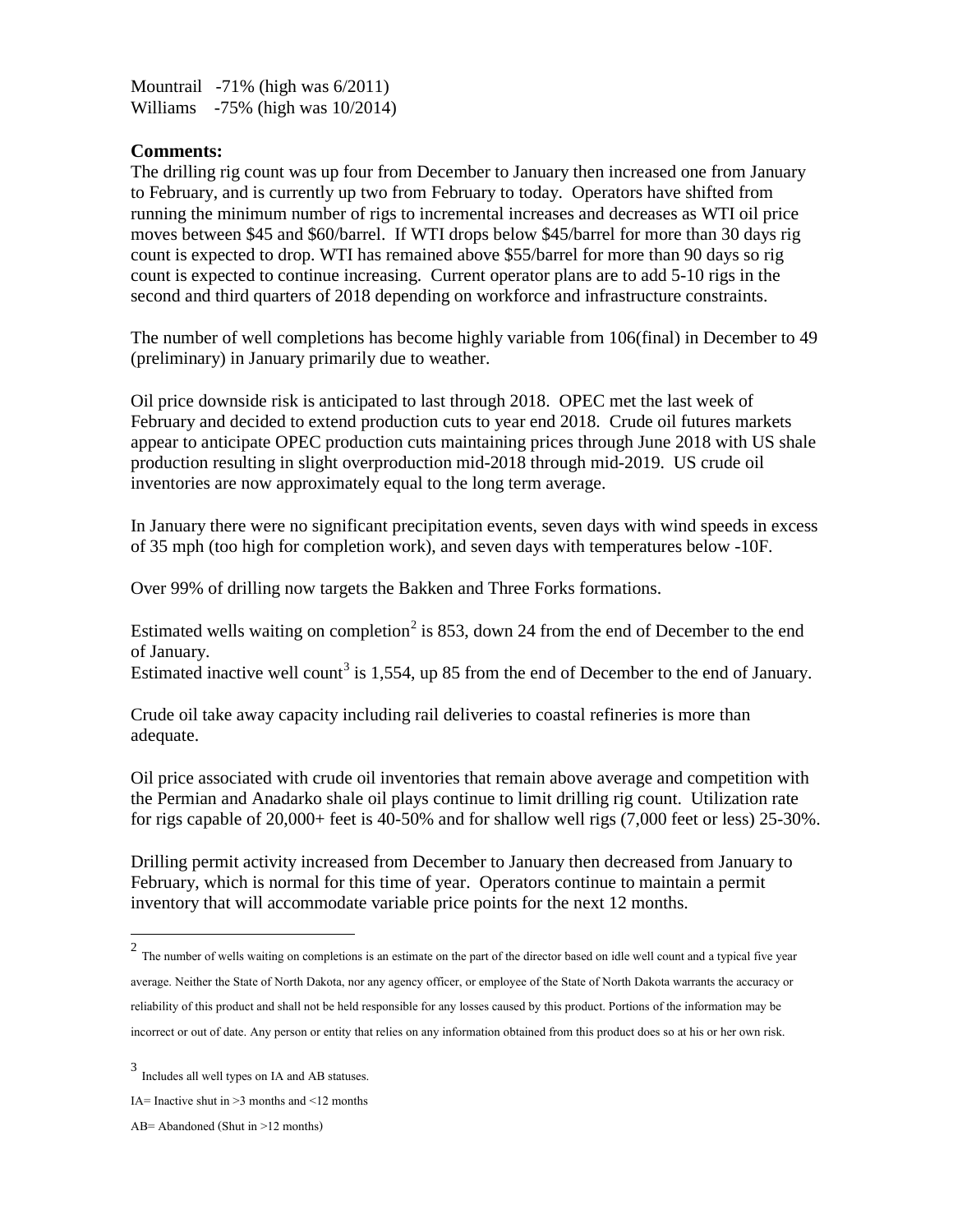Rigs actively drilling on federal surface in the Dakota Prairie Grasslands is down two to zero.

Activity on the Fort Berthold Reservation is as follows: 14 drilling rigs (4 on fee lands and 10 on trust lands) 227,775 barrels of oil per day  $(151,187$  from trust lands & 76,589 from fee lands) 1,794 active wells (1,260 on trust lands & 534 on fee lands) 97 wells waiting on completion 436 approved drilling permits (343 on trust lands & 93 on fee lands) 3,786 potential future wells (3,186 on trust lands & 600 on fee lands)

Seismic activity is very slow. There are 3 surveys active, 0 recording, 0 NDIC reclamation projects, 0 remediating, 1 suspended, and 0 permitted.

US natural gas storage remained at 16% below the five-year average indicating potential for more price improvement in the future. North Dakota shallow gas exploration could be economic at future gas prices, but is not at the current price.

The price of natural gas delivered to Northern Border at Watford City is up \$0.10 at \$2.26/MCF. This results in a current oil to gas price ratio of 22 to 1. The state wide percentage of gas flared increased to 15%. The Tioga gas plant input was at 83% of capacity. The expansion of gas gathering from south of Lake Sakakawea is operating with the natural gas and natural gas liquids transfer lines in full operation in February, but the crude oil transfer line approval is pending. The January Bakken capture percentage was 86% with the daily volume of gas flared from December to January up 34 MMCFD. The historical high flared percent was 36% in 09/2011.

Gas capture statistics are as follows: Statewide 85% Statewide Bakken 86% Non-FBIR Bakken 87% FBIR Bakken 81% Trust FBIR Bakken 78% Fee FBIR 91%

The Commission has established the following gas capture goals: 74% October 1, 2014 through December 31, 2014 77% January 1, 2015 through March 31, 2016 80% April 1, 2016 through October 31, 2016 85% November 1, 2016 through October 31, 2018 88% November 1, 2018 through October 31, 2020 91% beginning November 1, 2020

**BIA** has published a new final rule to update the process for obtaining rights of way on Indian land. The rule was published 11/19/15 and became effective 12/21/15. The final rule can be found at [https://www.federalregister.gov/articles/2015/11/19/2015-28548/rights-of-way-on](https://www.federalregister.gov/articles/2015/11/19/2015-28548/rights-of-way-on-indian-land)[indian-land.](https://www.federalregister.gov/articles/2015/11/19/2015-28548/rights-of-way-on-indian-land) On 3/11/16, the Western Energy Alliance filed a complaint and motion for a temporary restraining order and/or a preliminary injunction. On 4/19/16, the US District court for the District of North Dakota issued an order denying the motion for a preliminary injunction. Secretary Zinke has expressed interest in revising right of way rules to simplify and speed up the process.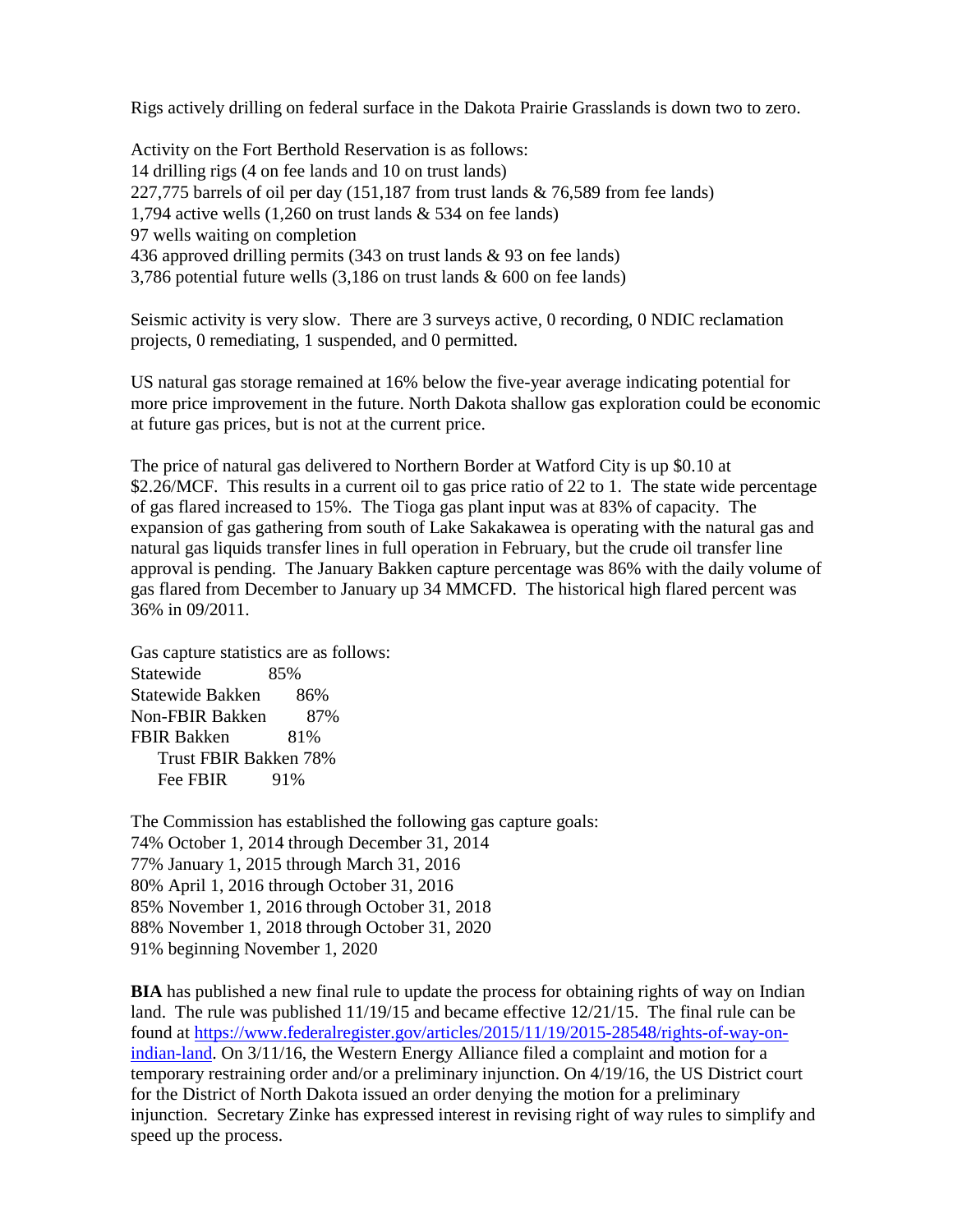**BLM** has published a new final rule 43 CFR Parts 3100, 3160 and 3170 to update and replace its regulations on venting and flaring of natural gas effective 1/17/16. The final rule can be viewed online at [https://www.blm.gov/programs/energy-and-minerals/oil-and-gas/operations](https://www.blm.gov/programs/energy-and-minerals/oil-and-gas/operations-and-production/methane-and-waste-prevention-rule)[and-production/methane-and-waste-prevention-rule.](https://www.blm.gov/programs/energy-and-minerals/oil-and-gas/operations-and-production/methane-and-waste-prevention-rule) North Dakota, Wyoming, Montana, Western Energy Alliance, and IPAA filed for a preliminary injunction to prevent the rule going into effect until the case is settled. A hearing in Casper, Wyoming was held 1/6/17. On 1/16/17 the court denied all of the petitioners' motions for preliminary injunctions. **On 2/3/17 the US House of Representatives voted 221-191 to approve a Congressional Review Act resolution against the rule.** On 3/28/17 President Trump issued an executive order which in part directs "The Secretary of the Interior shall review the following final rules, and any rules and guidance issued pursuant to them, for consistency with the policy set forth in section 1 of this order and, if appropriate, shall, as soon as practicable, suspend, revise, or rescind the guidance, or publish for notice and comment proposed rules suspending, revising, or rescinding those rules:". This rule is included in the list as item (iv). North Dakota plans to continue active participation in the litigation of this rule until the BLM takes final action eliminating the rule. **On 5/10/17 the Senate voted 51 to 49 against the CRA, allowing the rule to remain in effect.** On 6/27/17 U.S. D. Ct. Judge Skavdahl granted BLM's motion to extend the merits briefing schedule by 90 days, based on BLM's APA 705 stay and BLM's representations regarding its plans to reconsider the VF Rule. Opening briefs were filed 7/3/17. On 7/5/17 California and New Mexico sued BLM in the U.S. District Court for the Northern District of California, seeking a declaratory judgement that BLM's APA 705 stay was illegal and vacating the stay. The relief they request would vacate the stay of the January 2018 compliance et al deadlines, bringing them all back into force. BLM officials encouraged North Dakota to intervene. On 7/12/17 a group of NGOs including the Fort Berthold Protectors of Water and Earth Rights filed a separate suit against the BLM in federal court in the U.S. District Court for the Northern District of California, seeking a declaratory judgement that BLM's APA 705 stay was illegal and vacating the stay. California and New Mexico, along with various environmental groups, have challenged BLM's stay in the Northern District of California, and filed a motion for summary judgment on 7/26/17. On 8/24/17 North Dakota filed a response supporting BLM's motion, a motion to intervene, and a motion to change venue to Wyoming in an attempt to prevent all of the litigation regarding the timing of the Flaring Rule, including the future rulemakings further extending compliance deadlines that BLM has stated that it intends to publish, could end up in front of the magistrate judge in the Northern District of California instead of Judge Skavdahl in Wyoming. On 10/04/17 the federal magistrate judge in the Northern District of California granted the summary judgement motion by California, New Mexico, and several NGOs throwing out BLM's administrative and temporary postponement of several of the future rules compliance dates/obligations. On 10/05/17 the BLM issued a Federal Register Notice for a proposed rule that if finalized will delay certain requirements of the BLM Rule until January 17, 2019. North Dakota submitted comments to (1) support BLM's decision to delay certain compliance requirements and (2) continue to make the record that BLM exceeded its authority to promulgate the rule in the first place with particular emphasis on the specific/unique North Dakota considerations at issue. NDIC comments are available at [http://www.nd.gov/ndic/ic](http://www.nd.gov/ndic/ic-press/dmr-blm-comments17-11.pdf)[press/dmr-blm-comments17-11.pdf.](http://www.nd.gov/ndic/ic-press/dmr-blm-comments17-11.pdf) BLM, the states of CA & NM, and the NGOs supporting the current final rule were granted an extension to file response briefs to December  $11<sup>th</sup>$  in the WY court. Oral arguments are scheduled on December  $18<sup>th</sup>$ . Judge Skavdahl has indicated he wishes to decide the merits of this case before the major compliance requirements of the current final rule take effect in January of 2018. On 11/29/17 North Dakota filed a response to industry petitioner's motion for a preliminary injunction supporting a preliminary or permanent injunction. On  $12/4/17$  USDOJ petitioned the 9<sup>th</sup> US Judicial Circuit Court in San Francisco to review and overturn the Northern District of California court's November decision ordering the US Bureau of Land Management to make oil and gas producers comply with the methane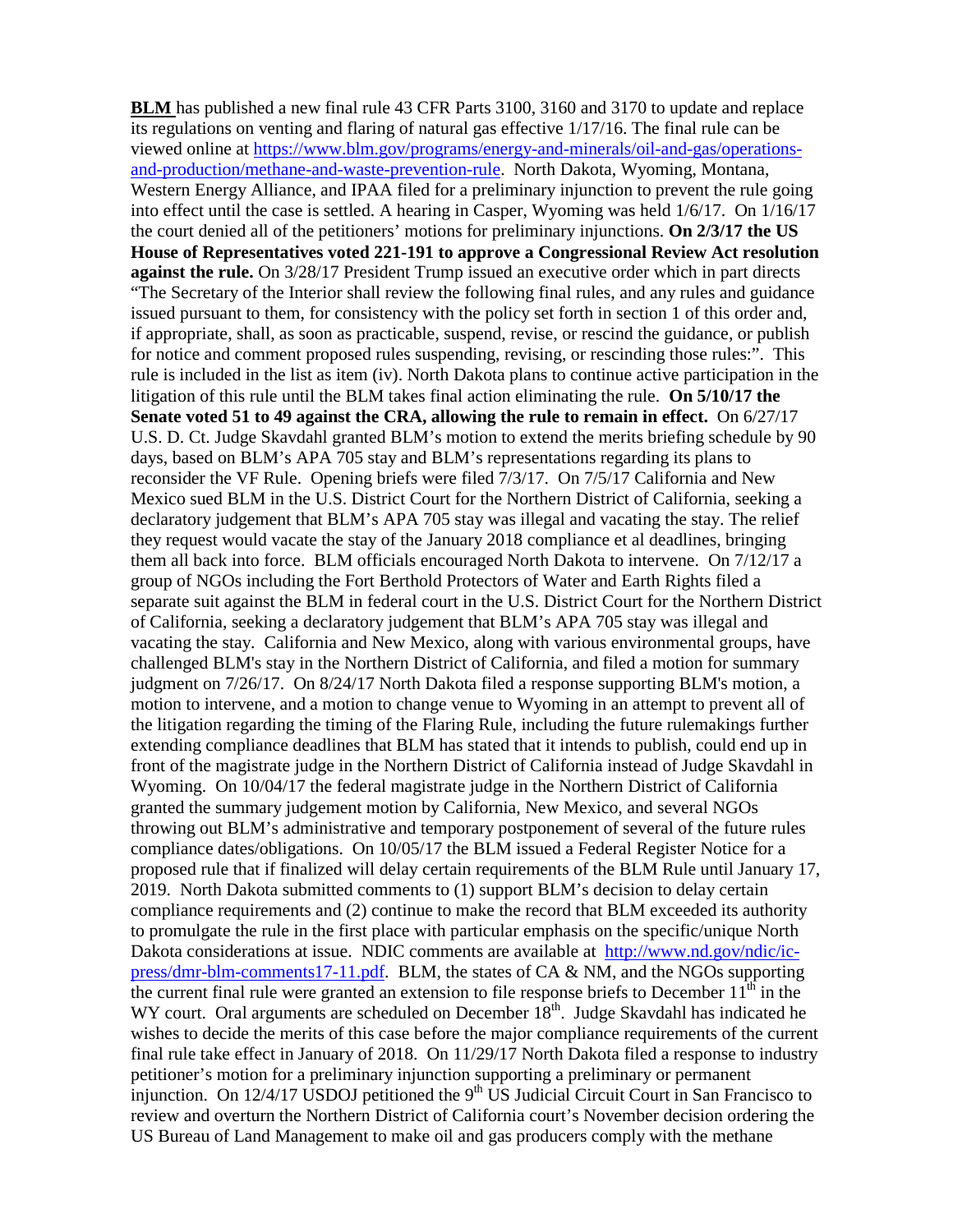emissions requirements while the rules are being reviewed. Briefs in favor of the industry preliminary injunction motion are due on 12/18/17 and briefs responding to BLM's motion to stay the litigation are due on 1/5/18. On 12/7/17 BLM published a rule in the Federal Register delaying the methane regulation until January 2019, saying the previous rule is overly burdensome to industry. Officials said the delay will allow the federal Bureau of Land Management time to review the earlier rule while avoiding tens of millions of dollars in compliance costs to industry that may turn out to be unnecessary. On 12/19/17 BLM was sued by California, New Mexico, and a large group of NGOs in the Northern District of California federal court over the 12/7/17 rule extending certain compliance dates in BLM's 2016 Rule. The complaint requests that BLM's extension rule be set aside and the provisions it relates to reinstated. On 12/26/17 BLM filed a motion seeking to stay the litigation in the U.S. District Court case in WY and to vacate the January 5 briefing deadline, a motion in which the industry trade associations and Montana and Wyoming joined. North Dakota and Texas filed a short response on 12/27/17 asking the Court to deny the motion or allow until 1/12/18 to fully respond to BLM's holiday week motion. On 12/29/17 the Wyoming district court granted BLM's motion to stay the 2016 Rule challenge litigation. On 2/22/18 BLM published a new rule proposal to revise the 2016 final Waste Prevention Rule (also known as the venting and flaring rule). The proposed rule would eliminate duplicative regulatory requirements and reestablish long-standing requirements that the 2016 final rule sought to replace. While the proposed rule is open for public comment generally, the Federal Register notice specifically requests comment on ways that the BLM can reduce the waste of gas by incentivizing the capture, reinjection, or beneficial use of the gas. Public comments on this proposed rule are due to the BLM on or before 4/23/18. ADDRESSES: Mail: U.S. Department of the Interior, Director (630), Bureau of Land Management, Mail Stop 2134LM, 1849 C St., N.W., Washington, D.C. 20240, Attention: 1004-AE52. Personal or messenger delivery: U.S. Department of the Interior, Bureau of Land Management, 20 M Street, S.E., Room 2134 LM, Washington, D.C. 20003, Attention: Regulatory Affairs. Federal eRulemaking Portal: [http://www.regulations.gov.](http://www.regulations.gov/) Follow the instructions at the website. NDIC will likely submit comments. On 2/22/18 Judge Orrick in the Northern District of California entered a preliminary injunction against the BLM's "Suspension Rule" which suspended for one year certain compliance deadlines in BLM's Venting and Fairing Rule. Judge Orrick also denied North Dakota's motion to transfer the case to the District of Wyoming where Judge Skavdahl had stayed the original rule on the grounds that parties were protected by the Suspension Rule. The immediate effect of this decision was to reinstate the BLM Venting and Fairing Rule in full, along with compliance deadlines that became effective January 17, 2018, and remove the protections relied upon by Judge Skavdahl the District of Wyoming case. On 3/7/18 U.S. District Court Judge Skavdahl granted the North Dakota/Texas Motion to lift the stay in the challenge to the BLM's Venting & Flaring Rule. The California Court explicitly adopted North Dakota's central position in intervention - stating that "I express no judgment whatsoever in this opinion on the merits of the [V&F] Rule," showing great deference to Judge Skavdahl and the existing case in his Court and rejecting the California, NM, and NGOs request to uphold the V&F Rule. Judge Skavdahl's Lift Stay Order gives BLM until March 14 to file its response to North Dakota/Texas, as well as to the motions filed by Wyoming/Montana and Industry, with reply briefs due March 21. Wyoming/Montana are seeking a partial stay of the VF Rule under Section 705, and Industry is seeking a partial Preliminary Injunction of the Rule. It is not clear if the Court is intending to just deal with the "path forward" issue, or is planning on deciding Wyoming/Montana/Industry's substantive pleas for relief for a partial stay or partial PI.

**BLM** revised final regulations for hydraulic fracturing on federal and Indian lands were published in the CFR on 3/26/15 and they were scheduled to go into effect 6/24/15. North Dakota, Colorado, Utah, Wyoming, Western Energy Alliance, and IPAA filed for a preliminary injunction to prevent the rules going into effect until the case is settled. Following a lengthy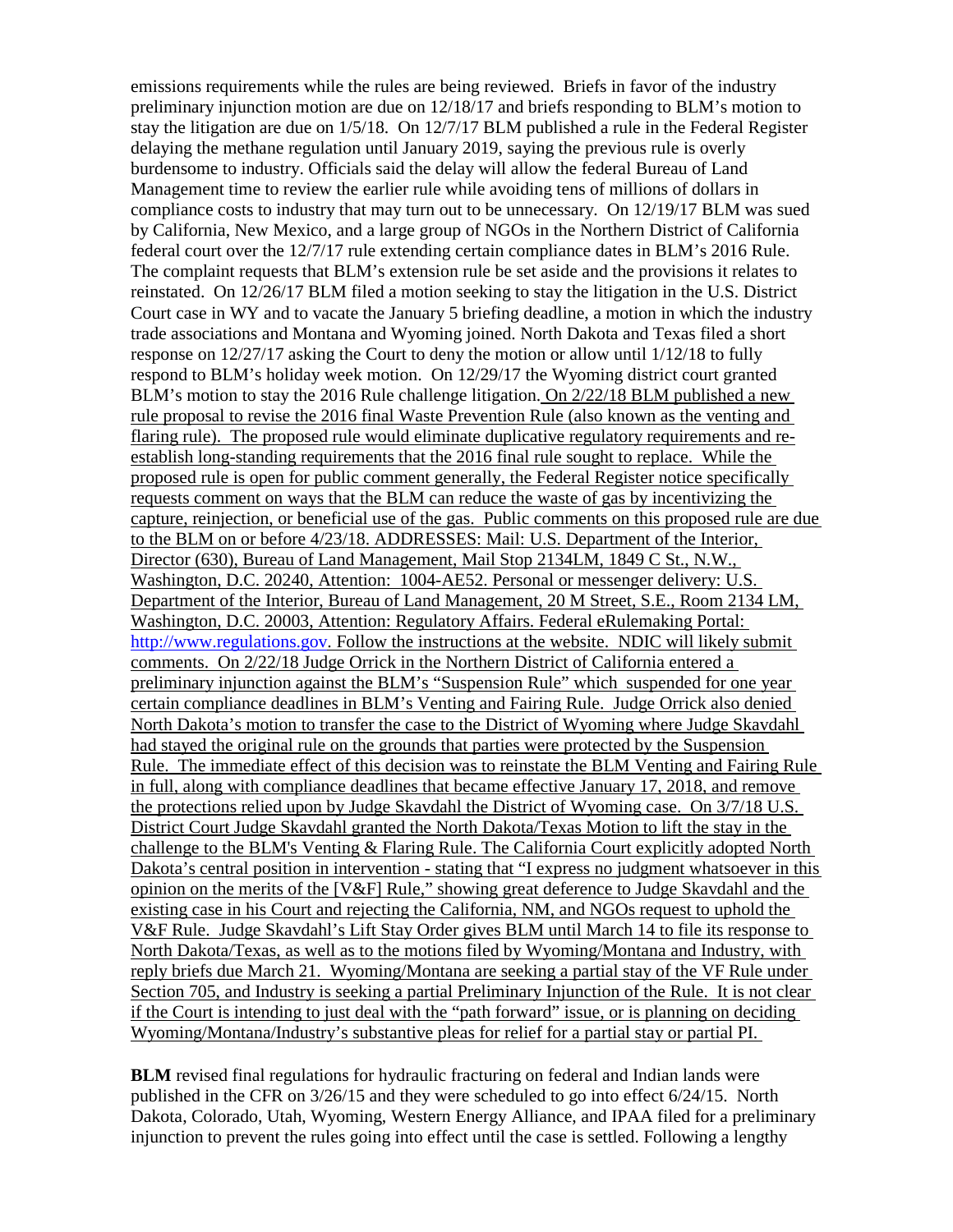hearing in Casper, Wyoming on 6/23/15, the court issued a stay on the rules. On 9/30/15 the court granted a preliminary injunction, preventing the rules from being enforced until litigation on the rule is final. The  $10<sup>th</sup>$  Circuit Court of Appeals issued an order  $3/10/16$  denying the industry alternative motion for a stay. On 6/21/16 the court found the rule to be unlawful and ordered it set aside. The plaintiffs filed a motion with the US Court of Appeals for the Tenth Circuit to dismiss the appeal of the preliminary injunction. The Department of Justice on behalf of the BLM and the intervening environmental groups filed an appeal of the decision on the rule and oppose the motion to dismiss the appeal of the preliminary injunction. The North Dakota Response Brief to the US Court of Appeals for the Tenth Circuit was filed 9/15/16. NDIC comments on the rule can be found at [http://www.nd.gov/ndic/ic-press/BLM-comments-](http://www.nd.gov/ndic/ic-press/BLM-comments-120625.pdf)[120625.pdf.](http://www.nd.gov/ndic/ic-press/BLM-comments-120625.pdf) On 3/28/17 President Trump issued an executive order which in part directs "The Secretary of the Interior shall review the following final rules, and any rules and guidance issued pursuant to them, for consistency with the policy set forth in section 1 of this order and, if appropriate, shall, as soon as practicable, suspend, revise, or rescind the guidance, or publish for notice and comment proposed rules suspending, revising, or rescinding those rules". This rule is included in the list as item (i). On 5/4/2017 BLM filed a request asking the court to hold the appeal in abeyance as it will "soon" initiate a rulemaking process to revise or rescind the 2015 Rule, that it had the authority to issue the Rule, but conceding that the Rule does not reflect BLM's current priorities or policies, as reflected in certain recent Presidential Executive Orders. After the BLM submitted its filings the 10th Circuit Court Appeals immediately directed the petitioners (including North Dakota) and the intervenors to file briefs by 6/5/17 to respond to BLM's position. Two amicus groups that submitted merits briefs (the law school professors and former DOI officials) filed supplemental amicus briefs on the questions posed by the Court following the change of Administrations. The Court's Supplemental Order authorized the filing of these additional amicus briefs. Both briefs seek to capitalize on the BLM's continued insistence that it had the authority to issue the Rule (but concede that the 2015 HF Rule does not reflect BLM's current priorities or policies as reflected in certain recent Presidential Executive Orders). The two amicus groups solicit the Court to rule on the merits of the BLM and NGO appeals and to overturn the District Court decision, actually asking the Court to issue an advisory opinion on the BLM's authority. In addition to addressing the NGO arguments, North Dakota will respond to these two briefs in the context that all three parties are asking the Court to do what it is prohibited from doing by Article III of the U.S. Constitution. North Dakota filed a response brief 6/20/17 in support of the BLM action to put the rule in abeyance and take final action vacating the rule. Oral arguments before the  $10<sup>th</sup>$ Circuit took place 7/27/17. A recording of the oral arguments is now available on the home page of the court's website [http://www.ca10.uscourts.gov.](https://urldefense.proofpoint.com/v2/url?u=http-3A__www.ca10.uscourts.gov&d=DwMGaQ&c=2s2mvbfY0UoSKkl6_Ol9wg&r=-wqsZnBxny594KY8HeElow&m=Ul_VtJUX6iW5pvHjCcBxUWtskC0F4Dhry3sPtcEHvCw&s=laRHiLDv5w8otcQWQjpn82WMieoB2AZ-Q4M1LFQPL5s&e=) NDIC filed comments supporting BLM's rescission of the rule that can be found at [http://www.nd.gov/ndic/ic-press/dmr-blm](http://www.nd.gov/ndic/ic-press/dmr-blm-comment17-9.pdf)[comment17-9.pdf.](http://www.nd.gov/ndic/ic-press/dmr-blm-comment17-9.pdf) On 09/21/17 the 10th Circuit issued a split (2-1) decision to dismiss the appeals as prudentially unripe, vacate the district court's judgment invalidating the rule, and remand with instructions to dismiss the underlying action without prejudice. Appellees State of North Dakota, State of Colorado, State of Utah, and State of Wyoming's filed a Petition for Panel Rehearing And/Or Request for En Banc Determination on 11/03/17. On 11/06/17 the court ordered the appellants to file a response to the Petition on or before 11/20/2017. The En Banc rehearing request was denied. The  $10<sup>th</sup>$  circuit court has not yet issued its mandate ending the current round of litigation in the Wyoming District court. The Ute tribe filed a motion on 1/12/18 asking the court to dismiss the appeals as moot based on the publication of the rescission rule and leave the WY court decision to vacate the rule in place. The court ordered the DOJ and BLM to file a response by 1/22/18. On 12/29/17 BLM published a final rule rescinding the 2015 Hydraulic Fracturing rules with 2 exceptions 1) the rule does not restore language requiring pre-approval of non-routine hydraulic fracturing operations and 2) the rule does not rescind changes to 43 CFR 3160 due to other rules published between 3/26/15 and 12/29/17 (electronic filing and venting & flaring rules). On 2/7/18 North Dakota filed a reply in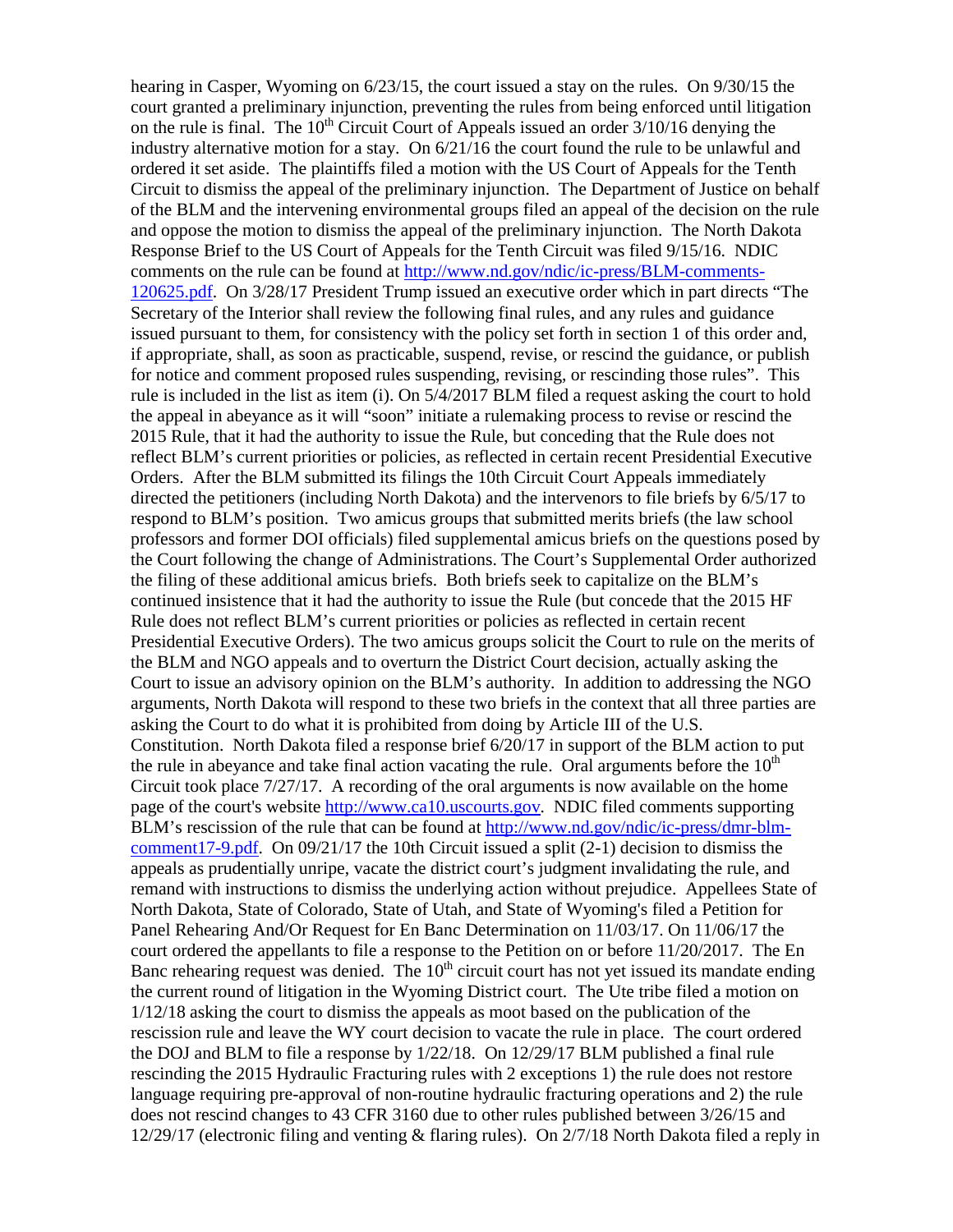support of its motion to dismiss the original rule appeal as moot pursuant to Federal Rule of Appellate Procedure 27(a)(4), and request that the Court should not issue the mandate, nor vacate the District Court's judgment based on two new and important developments: (1) on December 29, 2017, the Bureau of Land Management (BLM) promulgated a final rule rescinding the Hydraulic Fracturing Rule ("HF Rule"), and (2) on January 24, 2018, the Citizen Group Intervenors challenged the repeal of the HF Rule ("HF Repeal Rule") in the U.S. District Court for the Northern District of California.

**BLM** has published the North Dakota Greater Sage-Grouse Proposed Resource Management Plan Amendment and Final EIS. NDIC is evaluating whether the state needs to intervene in the lawsuit filed by Western Energy Alliance challenging the final plan. Information on the plan and EIS can be found at the following web addresses: [https://www.blm.gov/epl-front](https://www.blm.gov/epl-front-office/eplanning/planAndProjectSite.do?methodName=dispatchToPatternPage¤tPageId=48797)[office/eplanning/planAndProjectSite.do?methodName=dispatchToPatternPage&currentPageId=](https://www.blm.gov/epl-front-office/eplanning/planAndProjectSite.do?methodName=dispatchToPatternPage¤tPageId=48797) [48797.](https://www.blm.gov/epl-front-office/eplanning/planAndProjectSite.do?methodName=dispatchToPatternPage¤tPageId=48797) On 6/7/17 Secretary Zinke issued Secretarial Order 3353 to establish an internal review team that, among other things, evaluated both federal sage-grouse plans and state plans and programs to ensure they are complementary and explored possible plan modifications with local economic growth and job creation in mind. On 8/10/17 Secretary of the Interior Ryan Zinke received a report from the Department of the Interior Sage-Grouse Review Team (DOI Team) regarding possible plan and policy modifications to complement state efforts to improve Greater Sage-Grouse conservation and economic development on public lands. The report is the final product required by Secretarial Order 3353 "Greater Sage-Grouse Conservation and Cooperation with Western States". The report, the cover letter from the Bureau of Land Management to the Secretary, and the memo from Secretary Zinke to Deputy Secretary David Bernhardt are available at

[https://www.doi.gov/sites/doi.gov/files/uploads/so3353\\_memo\\_coverletter\\_report\\_080717.pdf.](https://www.doi.gov/sites/doi.gov/files/uploads/so3353_memo_coverletter_report_080717.pdf) NDIC is evaluating whether the state needs to comment or intervene in the lawsuit filed by Western Energy Alliance challenging the final plan. The U.S. District Court for the District of Nevada ruled in March 2017 that the BLM failed to adequately evaluate the designation of Sagebrush Focal Areas in its 2015 greater sage-grouse plan amendment for Nevada. In order to comply with the court's order and to address issues raised by various interested parties, and to consider recommendations in the November 4, 2017 report prepared by the Department of the Interior's Greater Sage-Grouse Review Team in Response to Secretary's Order 3353 (SO 3353), the BLM intends to consider amending these plans. The BLM published a notice that initiates the public scoping process for RMP amendment(s) with associated NEPA document(s). The notice can be found at [https://www.federalregister.gov/documents/2017/10/11/2017-](https://www.federalregister.gov/documents/2017/10/11/2017-21958/notice-of-intent-to-amend-land-use-plans-regarding-greater-sage-grouse-conservation-and-prepare) [21958/notice-of-intent-to-amend-land-use-plans-regarding-greater-sage-grouse-conservation](https://www.federalregister.gov/documents/2017/10/11/2017-21958/notice-of-intent-to-amend-land-use-plans-regarding-greater-sage-grouse-conservation-and-prepare)[and-prepare.](https://www.federalregister.gov/documents/2017/10/11/2017-21958/notice-of-intent-to-amend-land-use-plans-regarding-greater-sage-grouse-conservation-and-prepare) Comment period closed on December 27, 2017. The date(s) and location(s) of any scoping meetings will be announced at least 15 days in advance through local news media, newspapers and the BLM Web site at: [http://bit.ly/GRSGplanning.](http://bit.ly/%E2%80%8BGRSGplanning) In order to be included in the analysis, all comments must be received prior to the close of the 45-day scoping period or 15 days after the last public meeting, whichever is later. BLM will provide additional opportunities for public participation as appropriate. The NDIC comments, submitted on 12/1/17, can be found at [http://www.nd.gov/ndic/ic-press/dmr-comment-Sage.pdf.](http://www.nd.gov/ndic/ic-press/dmr-comment-Sage.pdf)

**BLM** On 8/9/17 the DOI Interior board of Land Appeals stayed drilling on the Slawson Torpedo wells. The MHA Nation appealed the BLM decision to grant drilling permits because the well pad is located 600 feet from Lake Sakakawea although a 2012 tribal law requires the wells be 2,640 feet from the lake. The spacing unit for the wells contains private, federal, and state minerals while the surface location is on private land within the boundaries of the Fort Berthold Reservation. On 8/15/17 U.S. District Court Judge Daniel Hovland granted Slawson's request to continue drilling and on 8/29/17 extended the order allowing drilling to continue until another hearing on the matter is held.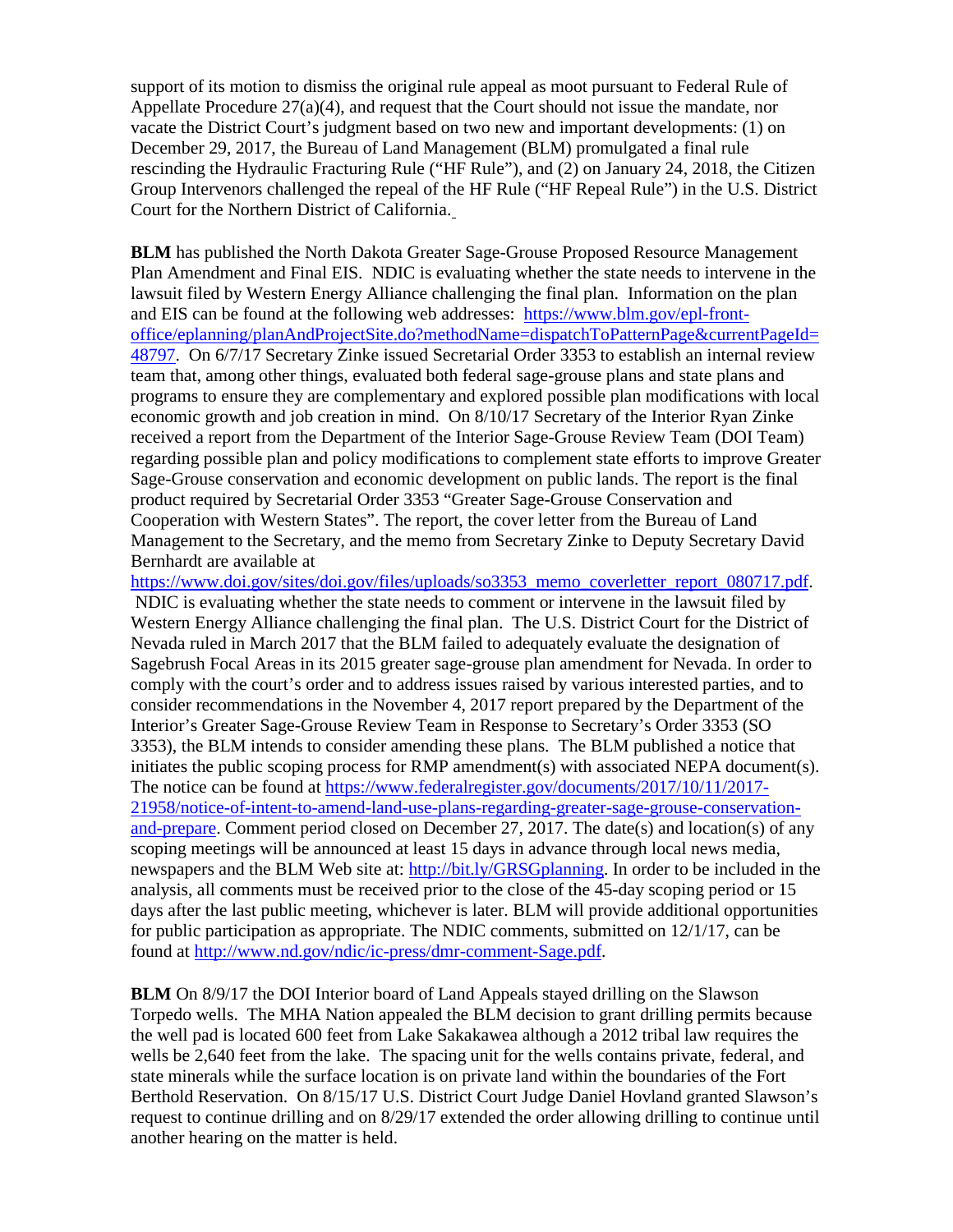**EPA** On 8/26/15 a coalition of environmental organizations filed a 60 day legal notice with the U.S. Environmental Protection Agency demanding more regulation of drilling and fracking waste. The groups are the Environmental Integrity Project, Natural Resources Defense Council, Earthworks, Responsible Drilling Alliance, San Juan Citizens Alliance, West Virginia Surface Owners Rights Organization, and the Center for Health, Environment and Justice. On 5/4/16 the same environmental groups filed suit against the EPA in the federal district court for the District of Columbia. The Plaintiffs Allege that EPA "has failed to meet its nondiscretionary duty" under the federal Resource Conservation and Recovery Act (RCRA ) to review and revise the RCRA Subtitle D solid waste regulations for O&G wastes every three years and that EPA last completed such a review in 1988 and that EPA has failed to review or revise the guidelines for state solid waste plans since 1981.

Plaintiffs want to force EPA to do two things-

1. Issue more stringent regulations for managing and disposing of O&G wastes, including on issues such as open-air pits and impoundments used for storing O&G wastewater, underground injection wells, and the transportation of O&G wastes by truck or pipeline.

2. Make the state solid waste plan guidelines more stringent and comprehensive.

The document filed in the suit can be found at [http://environmentalintegrity.org/wp](http://environmentalintegrity.org/wp-content/uploads/2016-05-04-RCRA-OG-Wastes-Deadline-Suit-Complaint-FILED.pdf)[content/uploads/2016-05-04-RCRA-OG-Wastes-Deadline-Suit-Complaint-FILED.pdf](http://environmentalintegrity.org/wp-content/uploads/2016-05-04-RCRA-OG-Wastes-Deadline-Suit-Complaint-FILED.pdf) On 6/30/16 North Dakota filed motions to intervene in order to prevent a sue and settle situation that would adversely impact state regulatory jurisdiction and to dismiss the case. Motions to Intervene were also filed by the Texas Railroad Commission, American Petroleum Institute, Independent Petroleum Association of America, and the association of Texas oil and gas producer/royalty owners (TIPRO). The plaintiffs and EPA each filed motions to oppose the motions to intervene. North Dakota filed a reply in support of its motion on 9/23/16. Late Friday afternoon 11/18/16 the U.S. District Court in Washington DC denied North Dakota and the two industry association's Motions to Intervene. The Court accepted the NGOs' statements in their briefs that all they asked for in their Complaint was a deadline for EPA to conduct a rulemaking, and concluded that none of the intervenors had demonstrated a sufficient "injury" to support standing in that context. On 12/23/16, EPA and the NGOs submitted a proposed consent decree to the Court that would settle the RCRA Subtitle D litigation. Unlike under the Clean Air Act, there is no statutory RCRA requirement that the proposed decree be published in the Federal Register or put out for public comment. NDIC has significant concerns about the proposed decree and submitted a letter to the court expressing those concerns. Since the court denied ND's motion to intervene, ND is not a party. The consent decree was approved Dec. 28 by U.S. District Judge John D. Bates. The EPA has agreed to review the regulations and by November 2019 either propose new rules or determine that new rules aren't necessary. This is a sue and settle deal. On 1/13/17 North Dakota filed an appeal of the decision(s), consent decree, and federal reimbursement of plaintiffs legal costs. As part of the appeal process, on 03/24/17 North Dakota filed a statement of issues and the other administrative filings: (1) Whether the District Court erred in denying North Dakota's motion to intervene in order to represent its sovereign interests in a case in which the Plaintiffs-Appellees seek to compel the U.S. Environmental Protection Agency ("U.S. EPA") to review and revise solid waste management regulations under Subtitle D of the Resource Conservation and Recovery Act. (2) Whether the District Court erred in concluding that North Dakota did not have Article III standing in this case. (3) Whether the District Court erred in concluding that North Dakota should be held to a different, and more stringent, standard for Article III standing than the Plaintiffs-Appellees. (4) Whether the District Court erred in entering a Consent Decree that violates Subtitle D of RCRA because it omits statutory non-discretionary duties with which U.S. EPA must comply, and would impose new non-discretionary duties on U.S. EPA that are not contained in the statute. North Dakota filed its opening appeal brief in the UNITED STATES COURT OF APPEALS FOR THE DISTRICT OF COLUMBIA CIRCUIT on 5/23/17. The EPA and the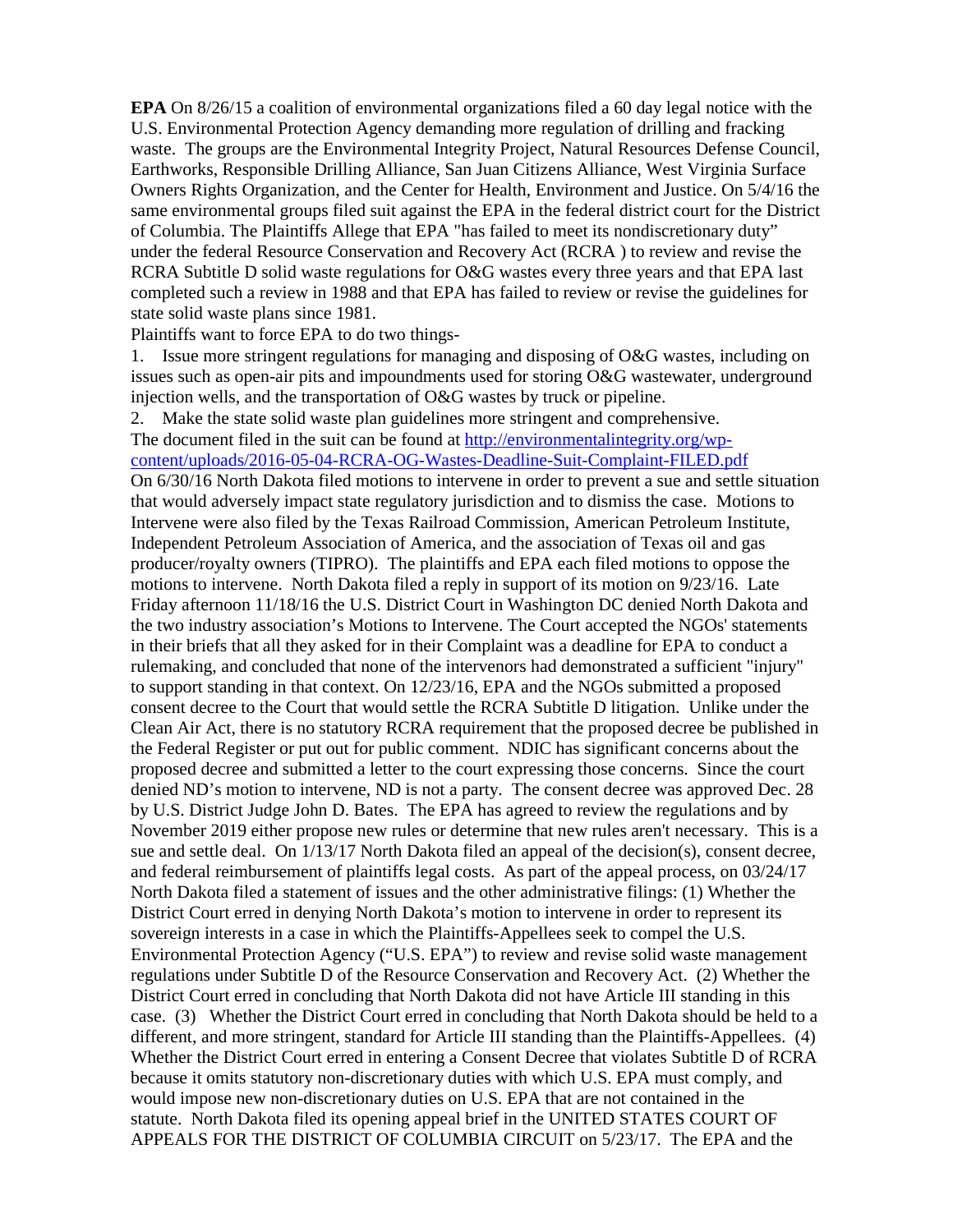NGOs filed briefs 6/21/17 and North Dakota filed a reply brief 7/5/17. Oral arguments on the denial of North Dakota's motion to intervene were conducted on 11/07/17. On 11/28/17 the D.C. Circuit denied North Dakota's appeal in the RCRA Subtitle D case. The Court did not engage the state's arguments and decided the case based on precedent from previous industry cases in which they denied intervention in "sue and settle" cases.

**EPA** On 6/3/16 the final rule proposing a suite of changes to Clean Air Act permitting requirements for new and modified emissions sources in the oil and natural gas industry was published in the Federal Register. On 6/29/16 the NDIC decided to file a Petition for Review with the US Appeals Court for the District of Columbia to defend the state's sovereign jurisdiction over oil and gas regulation. Thirteen other states have joined this effort. North Dakota declined the standard offer to explore settlement through the court's mediation program. The proposed actions and NDIC comments are as follows:

o Proposed New Source Performance Standards – Docket ID number EPA-HQ-OAR-2010- 0505. NDIC comments can be found at [http://www.nd.gov/ndic/ic-press/EPA-HQ-OAR-2010-](http://www.nd.gov/ndic/ic-press/EPA-HQ-OAR-2010-0505.pdf) [0505.pdf](http://www.nd.gov/ndic/ic-press/EPA-HQ-OAR-2010-0505.pdf)

o Draft Control Techniques Guidelines – Docket ID number: EPA-HQ-OAR-2015-0216. NDIC comments can be found at<http://www.nd.gov/ndic/ic-press/EPA-HQ-OAR-2015-0216.pdf> o Proposed Source Determination Rule – Docket ID number: EPA-HQ-OAR-2013- 0685. NDIC comments can be found at [http://www.nd.gov/ndic/ic-press/EPA-HQ-OAR-2013-](http://www.nd.gov/ndic/ic-press/EPA-HQ-OAR-2013-0685.pdf) [0685.pdf](http://www.nd.gov/ndic/ic-press/EPA-HQ-OAR-2013-0685.pdf)

o Proposed Federal Implementation Plan for Implementing Minor New Source Review Permitting in Indian Country – Docket ID number: EPA-HQ-OAR-2014-0606. NDIC comments can be found at [http://www.nd.gov/ndic/ic-press/EPA-HQ-OAR-2014-0606.pdf.](http://www.nd.gov/ndic/ic-press/EPA-HQ-OAR-2014-0606.pdf) North Dakota et al. and EPA have filed motions to govern further proceedings and briefing schedules. On 3/28/17 President Trump issued an executive order which in part directs "The Administrator shall review the final rule entitled "Oil and Natural Gas Sector: Emission Standards for New, Reconstructed, and Modified Sources," 81 Fed. Reg. 35824 (November 3, 2016), and any rules and guidance issued pursuant to it, for consistency with the policy set forth in section 1 of this order and, if appropriate, shall, as soon as practicable, suspend, revise, or rescind the guidance, or publish for notice and comment proposed rules suspending, revising, or rescinding those rules." On 4/7/17 EPA filed a motion to hold the cases in abeyance. On 6/8/17 the NGO environmental groups challenged EPA's November 5th decision to issue a 90 day stay of the Rule's upcoming implementation dates. The NGOs argue that EPA's justifications for its stay (onerous implementation costs and excessive state administrative burdens) of the Rule were already raised and rejected by EPA during EPA's original rulemaking and that the requirements of a "judicial stay" are not met. The NGO's action is a new case, filed in the D.C. Circuit. They have also filed an emergency motion asking the Court to immediately vacate EPA's decision. On November 3 the DC Circuit court issued a 2:1 decision granting the NGO petition and vacating EPA's 90 day stay of the rule. North Dakota filed an amicus brief in support of the EPA stay. On 7/13/17 the same DC Circuit court granted an EPA motion to recall the mandate and granting 14 days for then EPA to seek reconsideration or review by the full court. API and WVA along with other states filed petitions for rehearing en banc, but on  $8/10/17$  the entire DC Circuit issued an order denying the API and WVa et al States petitions. EPA now proposes a 2-year stay of certain provision in the oil and gas NSPS. North Dakota filed comments on 8/9/17 in support of the proposed 2-year stay. On 11/8/17 EPA published a Federal Register notice request for supplemental comments relating to the current Administration's efforts to change course on the oil and gas sector methane regulations put in place by the Obama Administration. North Dakota did not submit additional comment to EPA because the North Dakota comments submitted on 8/9/17 correctly advocate that EPA's rationale for the two year stay also justifies outright repeal of the original Rule, so it justifies a two year stay.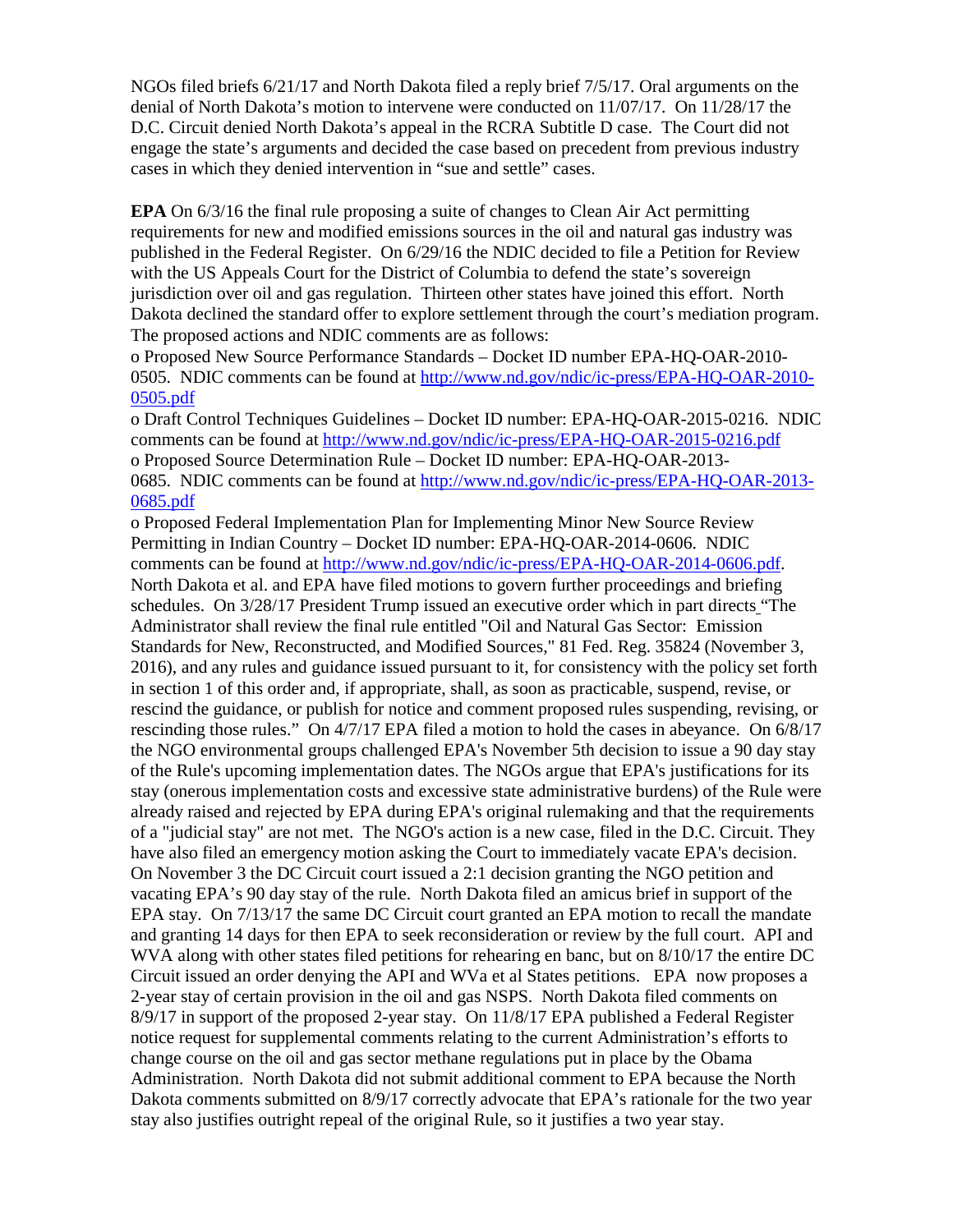**EPA** published an advanced notice of proposed rule-making to seek comments on the information that should be reported or disclosed for hydraulic fracturing chemical substances and mixtures and the mechanism for obtaining this information. The proposed rule-making is in response to a petition from Earthjustice and 114 other groups who are opposed to the use of the GWPC-IOGCC FracFocus website process of chemical disclosure and any type of trade secret protection for hydraulic fracturing fluid mixtures. These groups are requesting EPA regulation of chemical disclosure under the federal Toxic Substances Control Act. Thanks to all who provided comments in support of a "states first" policy. NDIC comments can be viewed at <http://www.nd.gov/ndic/ic-press/DMR-frac714.pdf>

**EPA** Administrator, Gina McCarthy, and the Assistant Secretary of the Army (Civil Works), Jo Ellen Darcy, signed the "Waters of the United States" final rule on 05/27/2015. The final rule was published in the Federal Register 7/29/15 and became effective in 37 states on 8/28/15. North Dakota, Alaska, Arizona, Arkansas, Colorado, Idaho, Missouri, Montana, Nebraska, New Mexico, Nevada, South Dakota, and Wyoming filed a lawsuit in U.S. District Court, claiming the final rule would harm states as regulators of the waters and lands. On 8/27/15 Federal District Judge Erickson granted a preliminary injunction preventing enforcement of the rule in the 13 states. The North Dakota case will now be subject to appeal, but no schedule has been set at this time. NDIC comments can be viewed at [http://www.nd.gov/ndic/ic-press/WOTUS](http://www.nd.gov/ndic/ic-press/WOTUS-comments.pdf)[comments.pdf](http://www.nd.gov/ndic/ic-press/WOTUS-comments.pdf)

Texas, Mississippi and Louisiana filed a joint complaint in the U.S. District Court for the Southern District of Texas, charging that the rule is unconstitutional. Ohio and Michigan filed a complaint in the U.S. District Court for the Southern District of Ohio, alleging that the expansion of jurisdiction includes dry land. Georgia and eight other states (Alabama, Florida, Kansas, Kentucky, South Carolina, Utah, West Virginia and Wisconsin) filed suit in the U.S. District Court for the Southern District of Georgia, asking the court to vacate the rule and block its enforcement by injunction. On 10/9/15 the United States Court Of Appeals for the Sixth Circuit granted a nationwide stay of the WOTUS rule pending jurisdiction determinations. On 2/28/17 President Trump signed an executive order directing the EPA to take action, paving the way for the elimination of the rule. North Dakota plans to continue active participation in the litigation of this rule until the EPA takes final action eliminating the rule. On 6/27/17 The EPA and USACOE filed an official proposal to withdraw the rule and begin a replacement rulemaking process. The proposed rule was published in the Federal Register on 6/27/17. A group of North Dakota agencies filed comments supporting withdrawal of the rule and beginning the replacement process.

**PHMSA** Advance notice of proposed rulemaking (ANPRM)was announced 1/10/17. SUMMARY: PHMSA is considering revising the Hazardous Materials Regulations (HMR) to establish vapor pressure limits for unrefined petroleum-based products and potentially all Class 3 flammable liquid hazardous materials that would apply during the transportation of the products or materials by any mode. PHMSA is currently assessing the merits of a petition for rulemaking submitted by the Attorney General of the State of New York regarding vapor pressure standards for the transportation of crude oil. The petition requests that PHMSA implement a Reid Vapor Pressure (RVP) limit less than 9.0 pounds per square inch (psi) for crude oil transported by rail. This rule making could substantially interfere with NDIC oil conditioning regulations. You can read about the NDIC regulations at [https://www.dmr.nd.gov/oilgas/2014Permitting\(2\).asp.](https://www.dmr.nd.gov/oilgas/2014Permitting(2).asp) NDIC submitted comments on 3/20/17 and the comment period closed on 5/19/17.

**USFWS** has made a decision to list the Dakota Skipper and Powershiek Skipperling to receive protection under the Endangered Species Act. Additional potential listing of concern are the Rufa Red Knot, Sprague's Pipit, Greater Sage Grouse, Monarch Butterfly, Sturgeon Chub, and